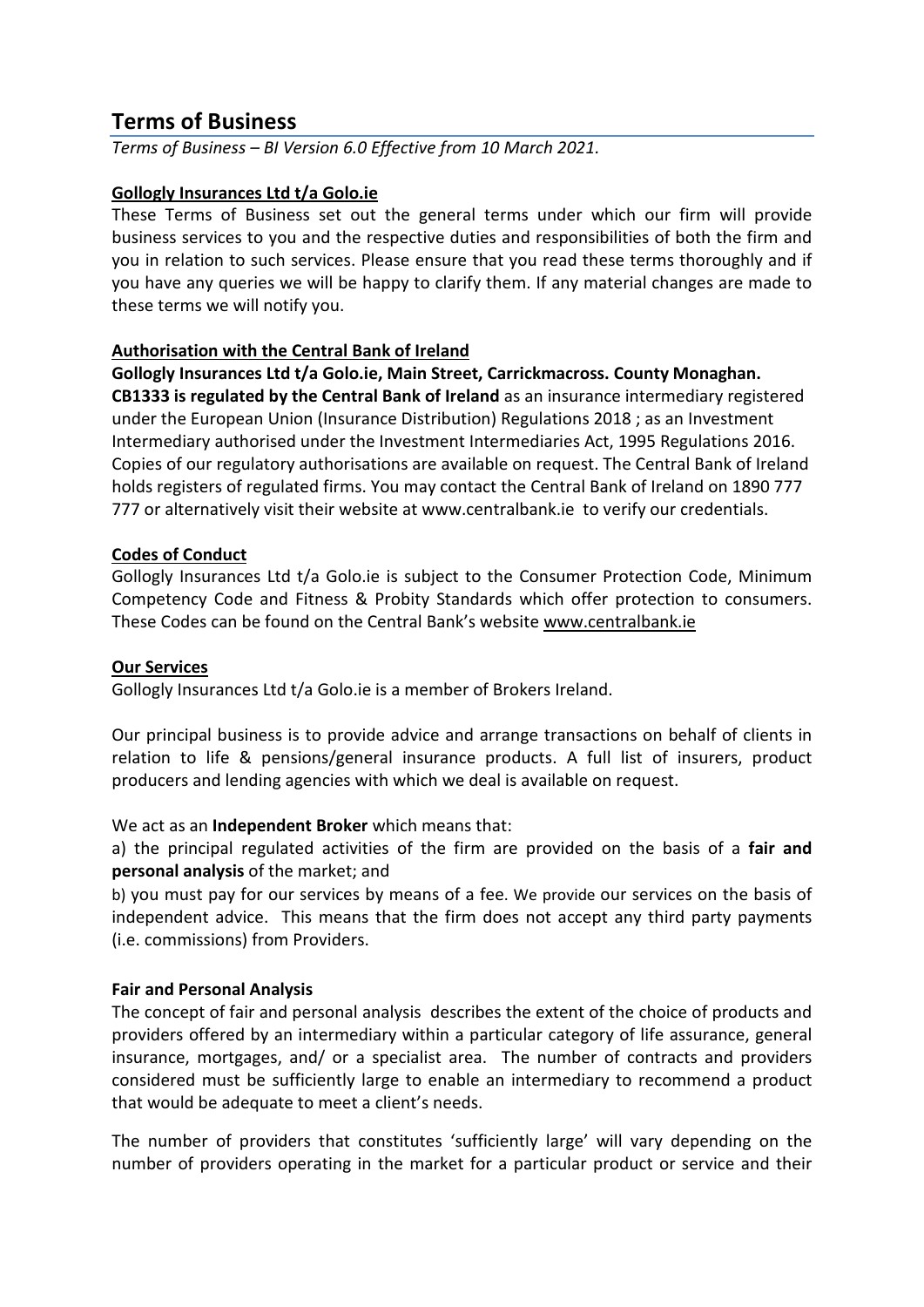relative importance in and share of that market. The extent of fair analysis must be such that could reasonably be expected of a professional conducting business, taking into account the accessibility of information and product placement to intermediaries and the cost of the search.

In order to ensure that the number of contracts and providers is sufficiently large to constitute a fair and personal analysis of the market, we will consider the following criteria:

- $\blacksquare$  the needs of the customer.
- $\blacksquare$  the size of the customer order,
- $\blacksquare$  the number of providers in the market that deal with brokers,
- $\blacksquare$  the market share of each of those providers,
- **the number of relevant products available from each provider,**
- $\blacksquare$  the availability of information about the products,
- $\blacksquare$  the quality of the product and service provided by the provider,
- **Cost**, and
- **any other relevant consideration.**

We will provide assistance to you for any queries you may have in relation to the policies or in the event of a claim during the life of the policy and we will explain to you the various restrictions, conditions and exclusions attached to your policy. However, it is your responsibility to read the policy documents, literature and brochures to ensure that you understand the nature of the policy cover; particularly in relation to PHI and serious illness policies.

#### **Non-Life**

We can provide advice on and arrange products from the following range: household, motor, commercial, public liability, employer liability, and travel insurance.

In some cases we may be granted authority from an insurance undertaking to conduct certain tasks on their behalf, for which we will be remunerated. Where we place your business with this insurance undertaking under this authority you will be notified in advance of the placement.

We will also offer assistance to you in relation to processing claims on policies taken out with us and in seeking renewal terms on your cover.

To ensure continuity of cover, where you have an existing policy which is due to expire and where we have been unable to contact you, we may put continuing cover in force whilst awaiting your instruction. You will be liable for any premiums payable to the relevant insurer for the period of time between renewal and when we receive your instruction. You have the right not to avail of this service.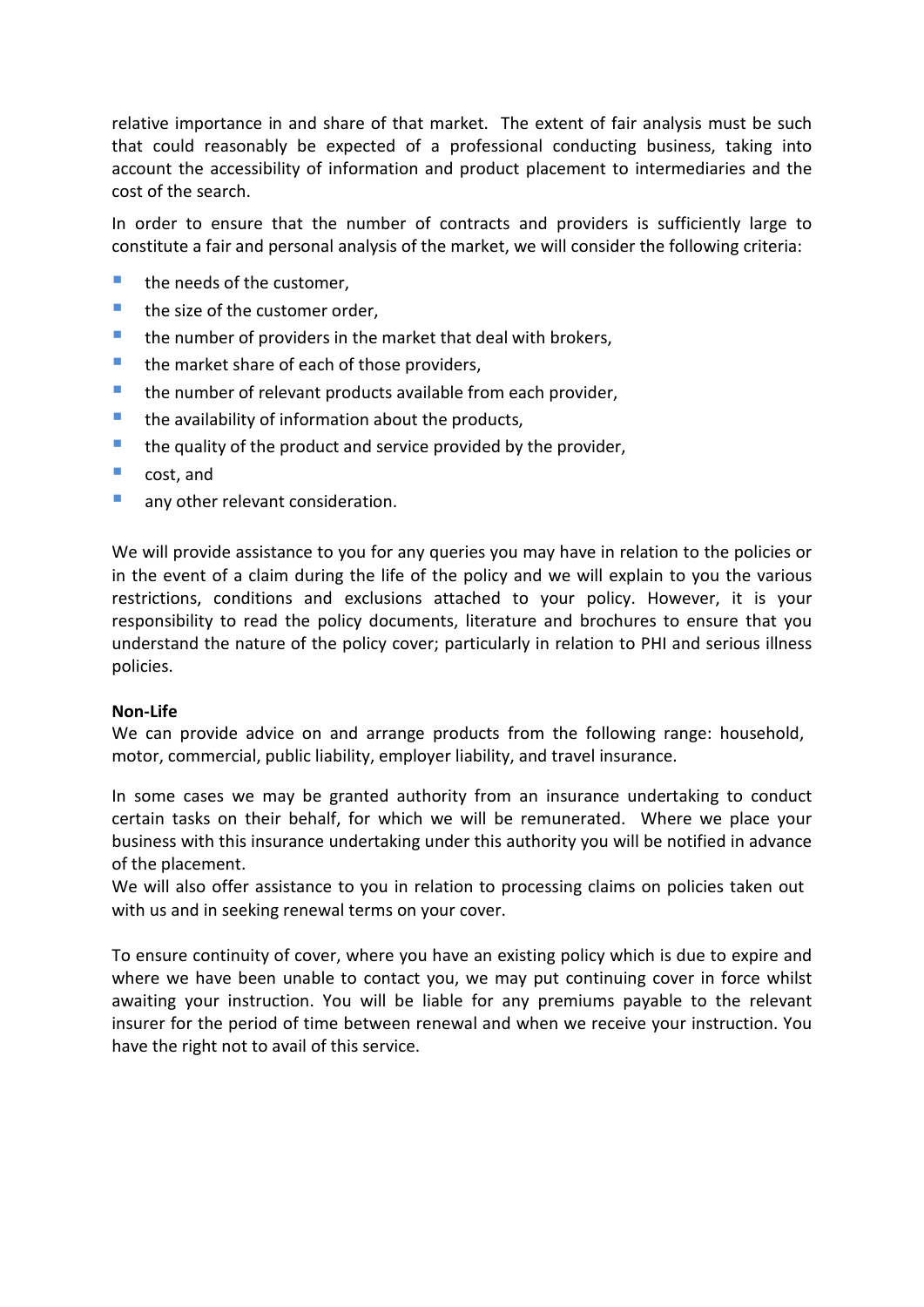### **Statement of Charges**

We may earn our remuneration on the basis of fee, commission and any other type of remuneration, including a non-monetary benefit or on the basis of a combination of these methods. A non-monetary benefit will only be accepted if it enhances the quality of the service to our clients.

In certain circumstances, it will be necessary to charge a fee for services provided. These are listed below. In other circumstances where fees are chargeable or where you choose to pay in full for our service by fee, we will notify you in writing in advance and agree the scale of fees to be charged if different from fees outlined below. Where it is not possible to provide the exact amount, we will provide you the method of calculation of the fee.

If we receive commission from a product provider, this may/will be offset against the fee which we will charge you. Where the commission is greater than the fee due, the commission may become the amount payable to the firm unless an arrangement to the contrary is made.

|                                    | <b>Private Motor &amp;</b><br><b>Commercial Vehicle</b> | <b>Commercial Business</b> | <b>Home &amp; Rental</b><br><b>Property Insurance</b> |
|------------------------------------|---------------------------------------------------------|----------------------------|-------------------------------------------------------|
| <b>Set up Renewal Charge</b>       | Up to 35% of Premium                                    | Up to 35% of Premium       | Up to 35% of                                          |
| <b>Cancellation</b>                | €55.00                                                  | €150.00                    | Premium<br>€55.00                                     |
| <b>Permanent MTA</b>               | €40.00                                                  | €40.00                     | €40.00                                                |
| <b>Temporary MTA</b>               | €25.00                                                  | €25.00                     | €25.00                                                |
| <b>Policy Suspension</b>           | €40.00                                                  | n/a                        | n/a                                                   |
| <b>Finance &amp; DD Default</b>    | €35.00                                                  | €35.00                     | €35.00                                                |
| <b>Duplicate Doc's</b>             | €25.00                                                  | €25.00                     | €25.00                                                |
| <b>Proof of Driving Experience</b> | €20.00                                                  | n/a                        | n/a                                                   |
| Overdue items charge               | €80.00 per week                                         | €80.00 per week            | €80.00 per week                                       |

#### **Scale of Fees.**

A summary of the details of all arrangements for any commission other reward or remuneration paid or provided to us which have agreed with product providers is available in our office or on our website www.golo.ie

We will inform you of the amount of fee to be charged. Where it is not possible to provide the exact amount, we will provide you the method of calculation of the fee.

#### **Ongoing Suitability**

Ongoing suitability assessments form part of the service to clients. On an annual basis the firm will issue a client a renewal letter outlining changes in the services from the provider.

### **Disclosure of Information**

Any failure to disclose material information may invalidate your claim and render your policy void.

### **Conflicts of interest**

It is the policy of our firm to avoid conflicts of interest in providing services to you. However, where an unavoidable conflict of interest arises we will advise you of this in writing before providing you with any service. A full copy of our conflicts of interest policy is available on request. In some cases, we may be a party to a profit-share arrangement with product producers where we provide extra services for the provider.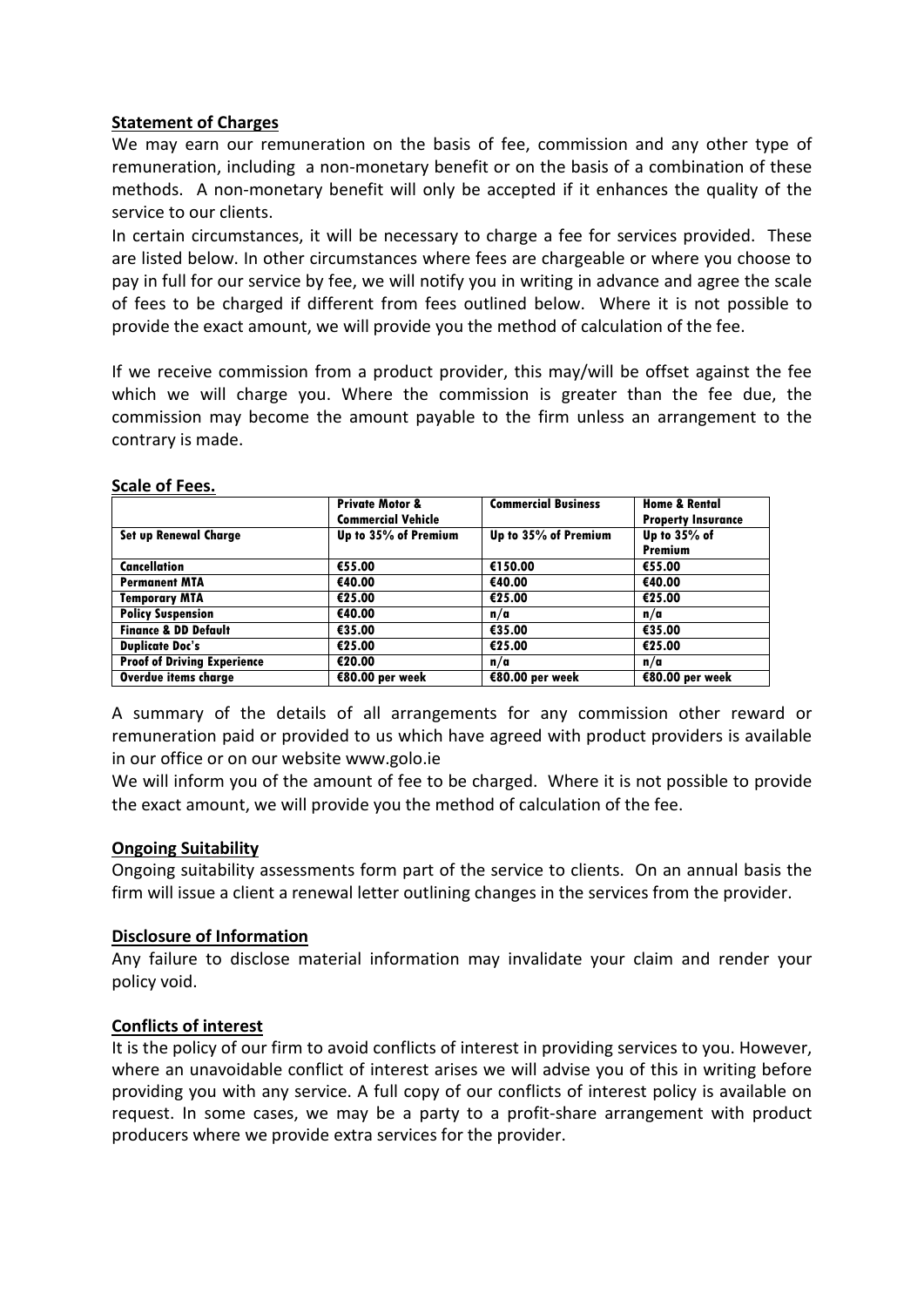#### **Default on payments by clients**

We will exercise our legal rights to receive payments due to us from clients (fees and insurance premiums) for services provided. In particular, without limitation to the generality of the foregoing, the firm will seek reimbursement for all payments made to insurers on behalf of clients where the firm has acted in good faith in renewing a policy of insurance for the client.

Product producers may withdraw benefits or cover in the event of default on payments due under policies of insurance or other products arranged for you. We would refer you to policy documents or product terms for the details of such provisions.

### **Complaints**

Whilst we are happy to receive verbal complaints, it would be preferable that any complaints are made in writing. We will acknowledge your complaint in writing within 5 business days and we will fully investigate it. We shall investigate the complaint as swiftly as possible, and the complainant will receive an update on the complaint at intervals of not greater than 20 business days starting from the date on which the complaint is made. On completion of our investigation, we will provide you with a written report of the outcome. In the event that you are still dissatisfied with our handling of or response to your complaint, you are entitled to refer the matter to the Financial Services and Pensions Ombudsman (FSPO). A full copy of our complaints procedure is available on request.

#### **Data Protection**

We are subject to the requirements of the General Data Protection Regulation 2018 and the Irish Data Protection Act 2018.

Gollogly Insurances Ltd t/a Golo.ie is committed to protecting and respecting your privacy. We wish to be transparent on how we process your data and show you that we are accountable with the GDPR in relation to not only processing your data but ensuring you understand your rights as a client.

The data will be processed only in ways compatible with the purposes for which it was given and as outlined in our Data Privacy Notice, this will be given to all our clients at the time of data collection.

We will ensure that this Privacy Notice is easily assessible. Please refer to our website www.golo.ie if this medium is not suitable we will ensure you can easily receive a copy by hard copy.

Please contact us at **info@golo.ie** if you have any concerns about your personal data.

### **Governing Law and Language**

The Law of the Republic of Ireland form the Basis for establishing relations between you and **Gollogly Insurances Ltd t/a Golo.ie** All contracts, terms, conditions, and communications relating to any policies you may enter with this firm will be in English. The terms set out above apply to any service provided to you after  $1<sup>st</sup>$  April 2008 and should the firm change its terms you will be notified in advance.

Failure to return the signed Declaration attached herewith may mean issue of cover documents will be delayed.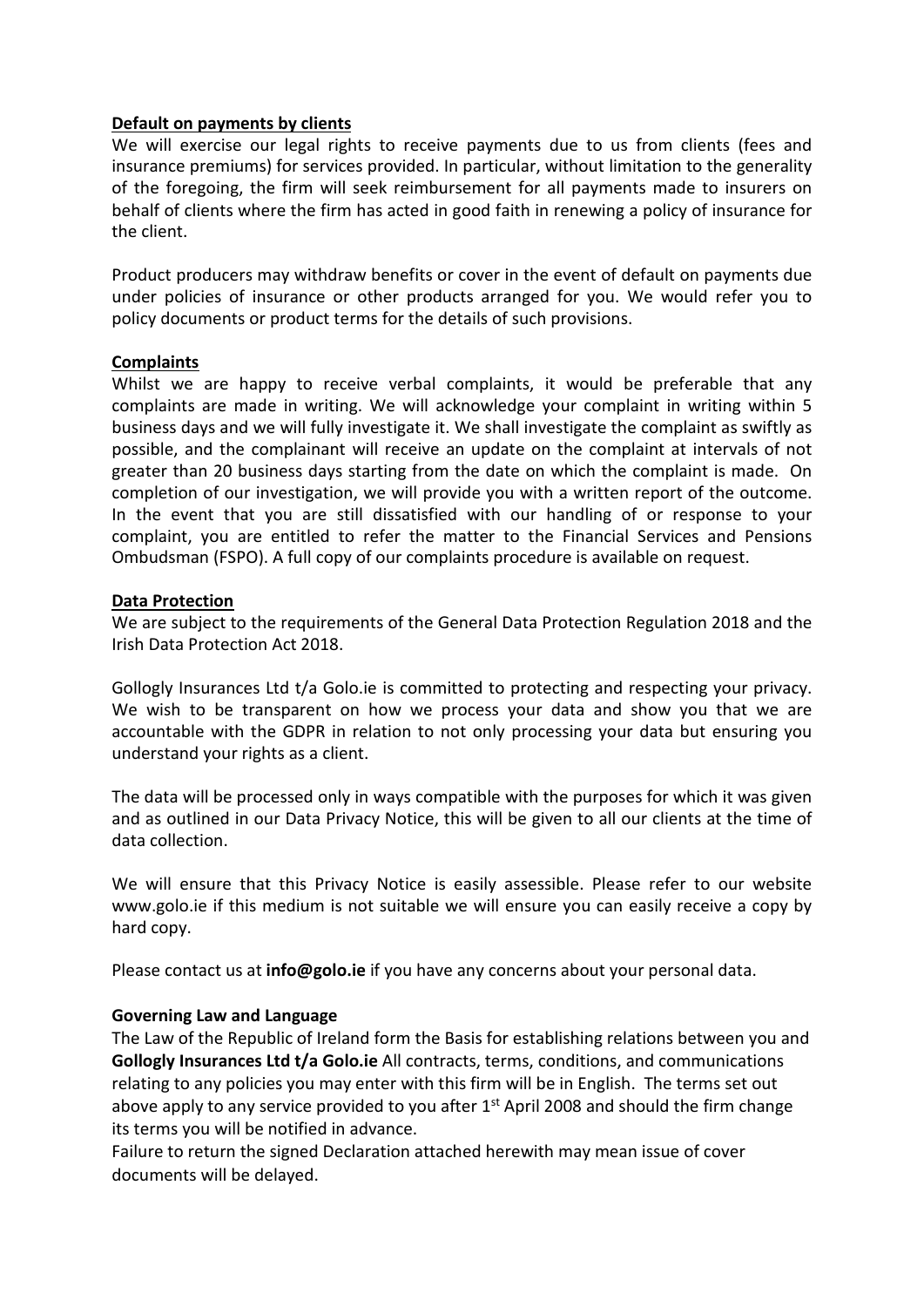### **New Business & Renewal**

### **Cooling off period**

You may cancel a contract of insurance, by giving notice in writing to the insurer, within 14 working days after the date you were informed that the contract is concluded. This does not affect the notice periods already provided under European Union (Insurance and Reinsurance) Regulations 2015 ( [S.I. No. 485 of 2015](http://www.irishstatutebook.ie/2015/en/si/0485.html) ) or the European Communities (Distance Marketing of Consumer Financial Services) Regulations 2004 ( [S.I. No. 853 of](http://www.irishstatutebook.ie/2004/en/si/0853.html)  [2004](http://www.irishstatutebook.ie/2004/en/si/0853.html)) which is 30 days in respect of life policies, irrespective of whether the sale took place on a non-face to face basis, and 14 days in respect of general policies and only on sales that took place on a non-face to face basis (distance sales). If you have taken out a general insurance contract, and we have met face to face during the process, you may cancel the contract by giving notice in writing to the insurer within 14 working days after the date you were informed the contract is on cover.

The giving of notice of cancellation by you will have the effect of releasing you from any further obligation arising from the contract of insurance. The insurer cannot impose any costs on you other than the cost of the premium for the period of cover.

This right to cancel does not apply where, in respect of general insurance, the duration of the contract is less than one month.

You are under a duty to pay your premium within a reasonable time, or otherwise in accordance with the terms of the contract of insurance. A court of competent jurisdiction can reduce the pay-out to you if you are in breach of your duties under the Act, in proportion to the breach involved.

### **The broker administration fee will not be refundable at any time.**

## **Post-Contract Stage and Claims**

### **Claims**

If, in respect of the insurance contract the insurer is not obliged to pay the full claim settlement amount until any repair, replacement or reinstatement work has been completed and specified documents for the work have been furnished to the insurer, the claim settlement deferment amount cannot exceed

- o 5% of the claim settlement amount where the claim settlement amount is less than €40,000, or
- $\circ$  10% of the claim settlement amount where the claim settlement amount is more than €40,000.

An insurer may refuse a claim made by you under a contract of insurance where there is a change in the risk insured, including as described in an "alteration of risk" clause, and the circumstances have so changed that it has effectively changed the risk to one which the insurer has not agreed to cover.

Any clause in a contract of insurance that refers to a "material change" will be interpreted as being a change that takes the risk outside what was in the reasonable contemplation of the both you and the insurer when the contract was concluded.